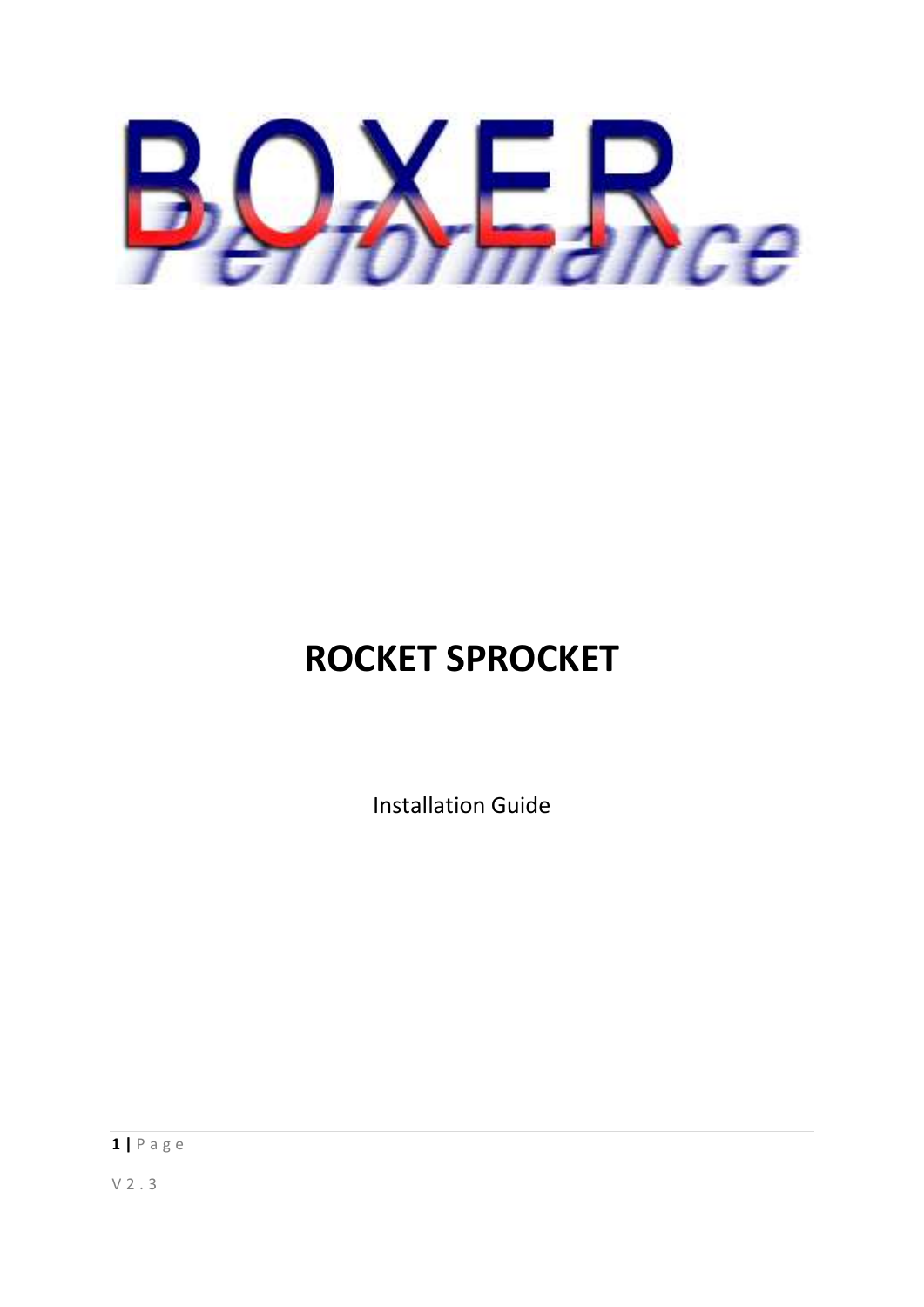## **Contents**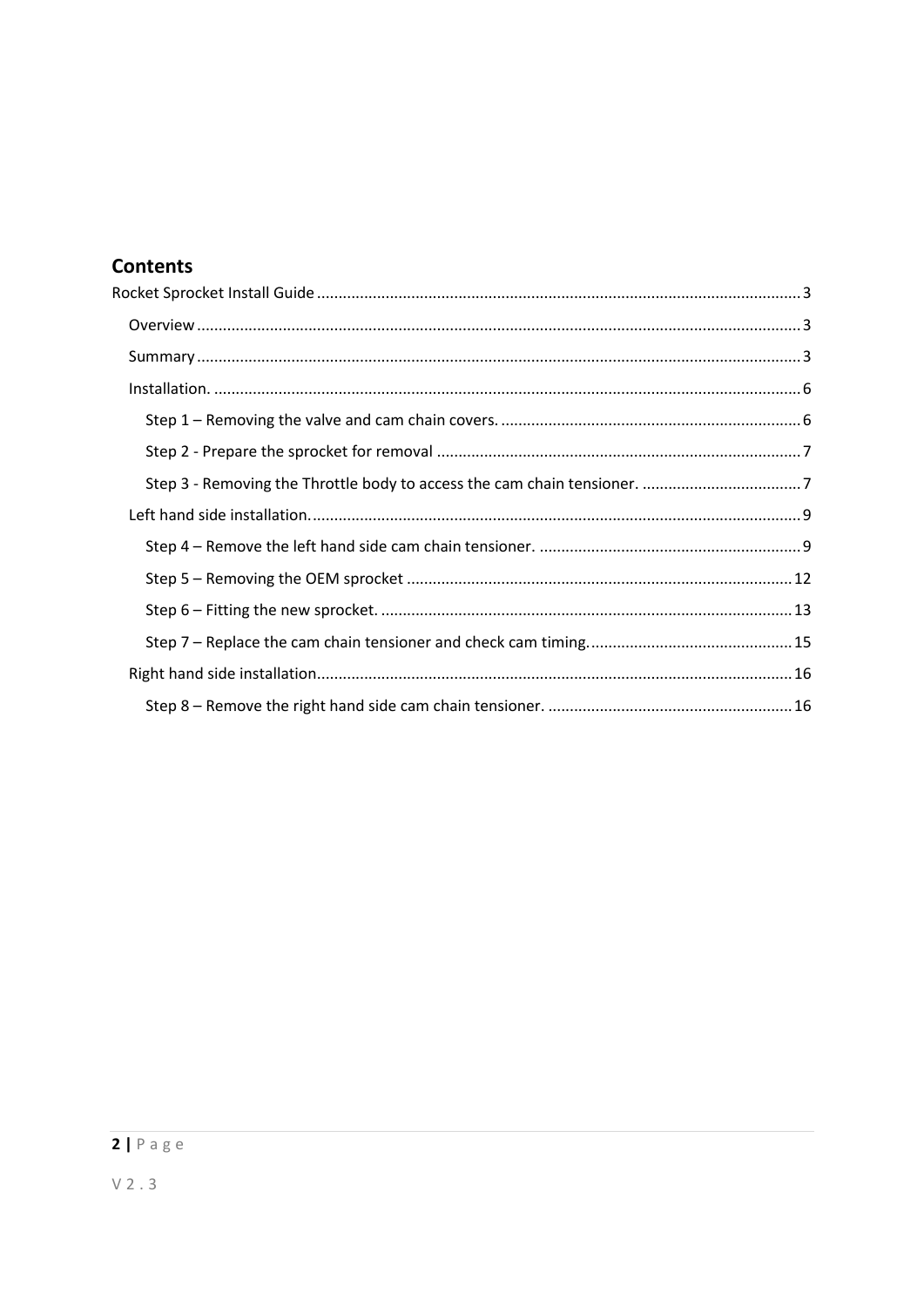## <span id="page-2-0"></span>**Rocket Sprocket Install Guide**

## <span id="page-2-1"></span>**Overview**

Rocket sprockets are precision CNC machined cam sprockets designed to advance the cam timing 9 degrees on BMW Boxer R259 and K25 series single cam engines for the R850, R1100, R1150 and R1200. The timing advance moves the engines peak torque between 800 to 1000 rpm lower dependant on the model whilst maintaining the existing profile. This places peak engine torque within a rev range more usable in day to day riding and markedly improves engine responsiveness at low to medium revs.

Prior to installing the sprockets:

- 1. Print a copy of this guide.
- 2. Read the summary and the complete step-by-step guide until you are sure you understand it. The summary is an overview of the steps at the high level and the steps provide specifics.
- 3. Text that is in a box and prefaced by a **WARNING** is important. If you ignore it, you risk VERY expensive damage to the engine.

The installation is nearly identical for both sides with the exception being the position of the cam chain tensioners. This difference is explained at Step 8.

## <span id="page-2-2"></span>**Summary**

The installation process is the same for each cylinder with the exception of the removal of the throttle body on the left hand side because the cam chain tensioner is more difficult to access with its positioning behind the throttle body.

#### **WARNING**

**Do one side at a time, rotate the engine to Top Dead Centre (TDC) for each cylinder before removing the cam chain tensioner. Rotate the cam to locate the pin and seat the sprocket on the cam correctly. Reinstall the cam chain tensioner before rotating the engine and make sure the cam timing arrows line up with the mark on the chain. Check the timing by rotating the engine one or more full cycles before moving on to the other side.**

```
IF YOU FEEL ANY RESISTANCE, SOMETHING IS WRONG. STOP AND DO NOT FORCE THE ENGINE PAST THIS 
                              POINT.
```
Ensure that whichever side you are working ON is positioned to Top Dead Centre (TDC). When the timing chain sprocket covers have been removed you will see the arrows on the sprocket will be parallel to the ground at the 3 o'clock and 9 o'clock positions (in line with the motion of the pistons.)

## **WARNING**

Always remove the cam chain tensioner first.

## **3 |** P a g e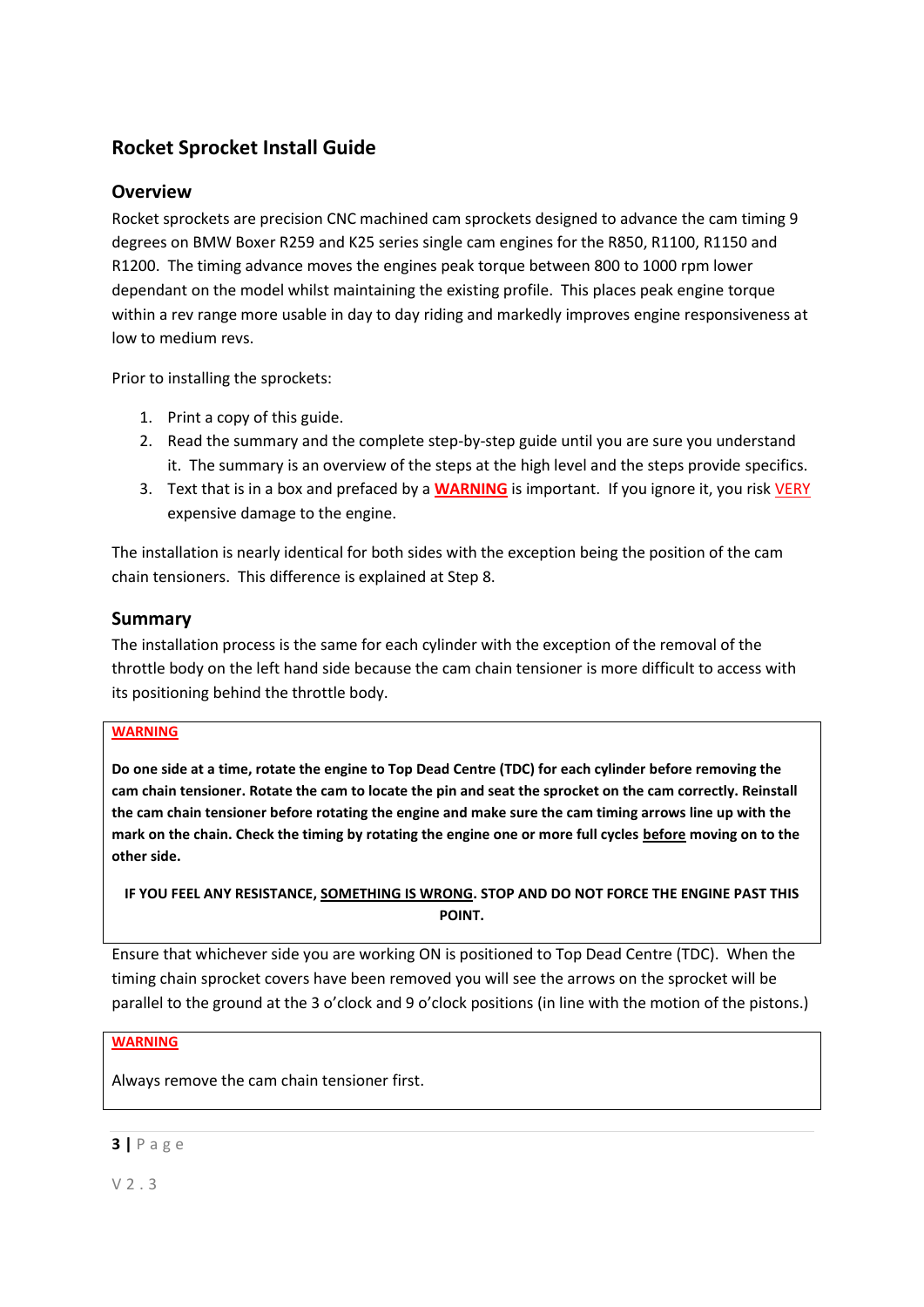Ensure that you use good quality allen / torx bits to reduce the risk of damage to the cam retaining bolt

## **WARNING**

**Failure to remove the tensioner can result in the migration of parts into the body of the engine requiring and expensive engine tear down to repair.**

After cleaning the cam chain place a dab of white out or paint **onto the cam chain** at position 1 where the timing arrow points at the chain shown on the diagram **before** removing the stock sprocket. The arrow marked on the sprocket points to the space between the teeth. (see Notice in the install section in relation to the R1100/R1150 and R1200)

Tie a piece of strong thread onto the replacement sprocket to prevent it from being lost during installation.

Remove the stock sprocket and replace it with the Rocket Sprocket in EXACTLY THE SAME POSITION matching the paint mark on the chain to the arrow on the sprocket.

The cam location pin is located at the 12 o'clock position for the left side and 6 o'clock position for the right side. This is shown in the diagram below just above the bold black vertical arrow and below the number 2. With the sprocket loosely in place on the shaft gently move the camshaft slot to the 12 o'clock position and push the pin into the slot.

Seat the sprocket on the cam shaft with the locating pin positioned in the cam slot before reinstalling the bolt. This can be done by lightly tapping the sprocket with a hammer and socket. The cam flange will be close to the internal edge of the chamfer in the sprocket cam mounting hole.

Retighten the sprocket a little more than hand tight so you can check the cam timing as stated above.

Manually spin the engine one or more revolutions to check the alignment of the timing marks, **IGNORE THE PAINT MARKS** it is the position of the timing marks that is now important they should be as shown in the diagram below (number 1 and 3) when the engine is at TDC for the cylinder being worked on. - Parallel to the ground and Parallel to the motion of the pistons.

The right hand side is exactly the same except the cam location pin and camshaft slot are at the 6 o'clock position.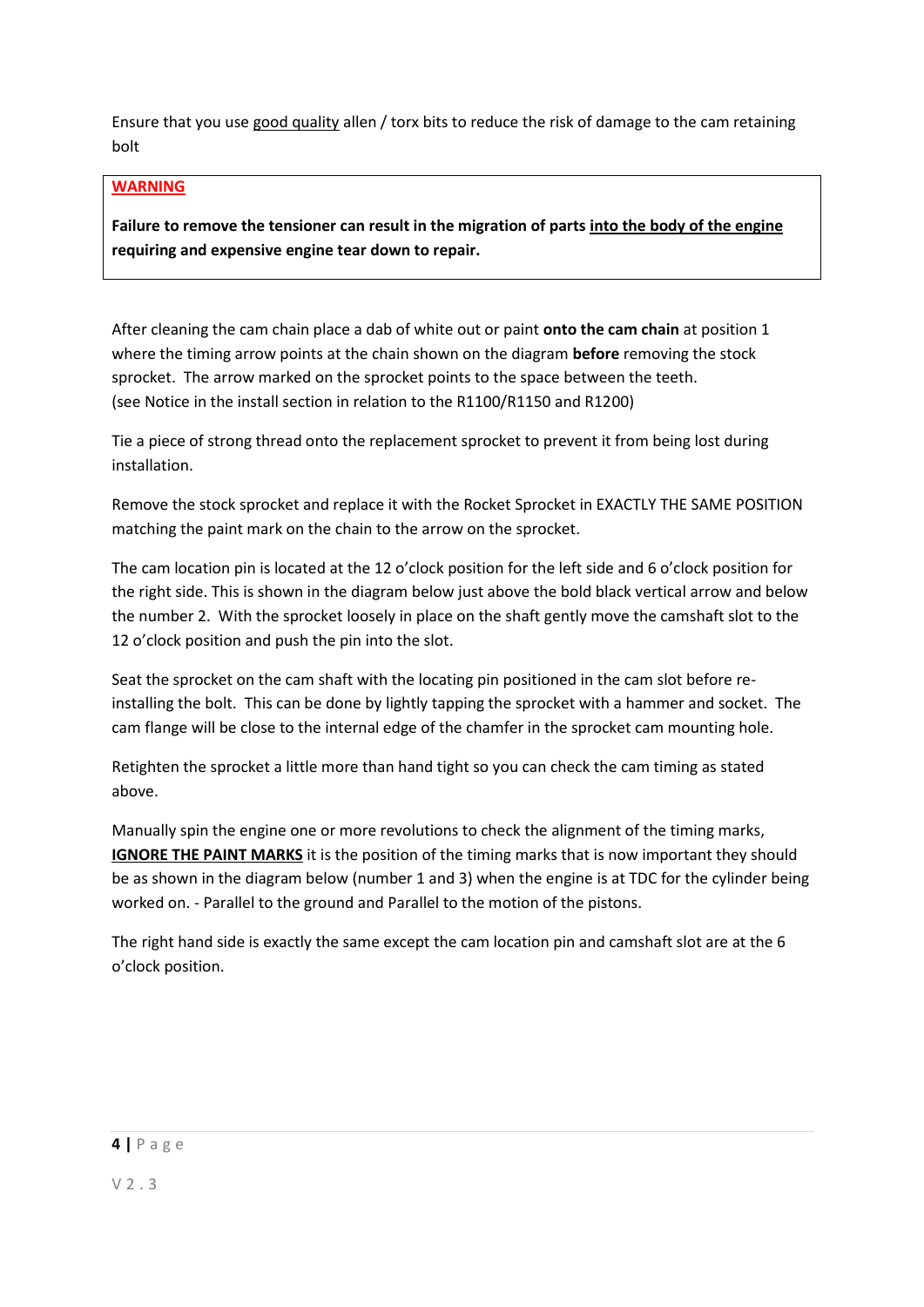

If the timing is correct tighten the mounting bolt to a torque setting of 48 f/p or 60 Nm. This will be easier if an assistant firmly depresses the rear brake

## **Required equipment**

- A workshop manual.
- A set of metric tools (including sockets, ring and open ended spanners.)
- A torque wrench capable of delivering 48f/p or 60Nm of torque.
- Canned or compresses air to clean the spark plug wells prior to removing the plugs.
- Anti-seize Apply when replacing the plugs or any steel bolts that mate to alloy surfaces.
- Silicon spray To lubricate the left hand side throttle body O-rings during re-assembly.
- Thin strong thread Tied to the replacement sprocket.
- $\bullet$  Cable ties or lock wire To anchor the cam chain during work.
- Magnetic probe To retrieve dropped parts from the engine casing.
- A well-lit work area.
- A good flashlight or mobile work lights.
- An assistant.
- About two to four hours.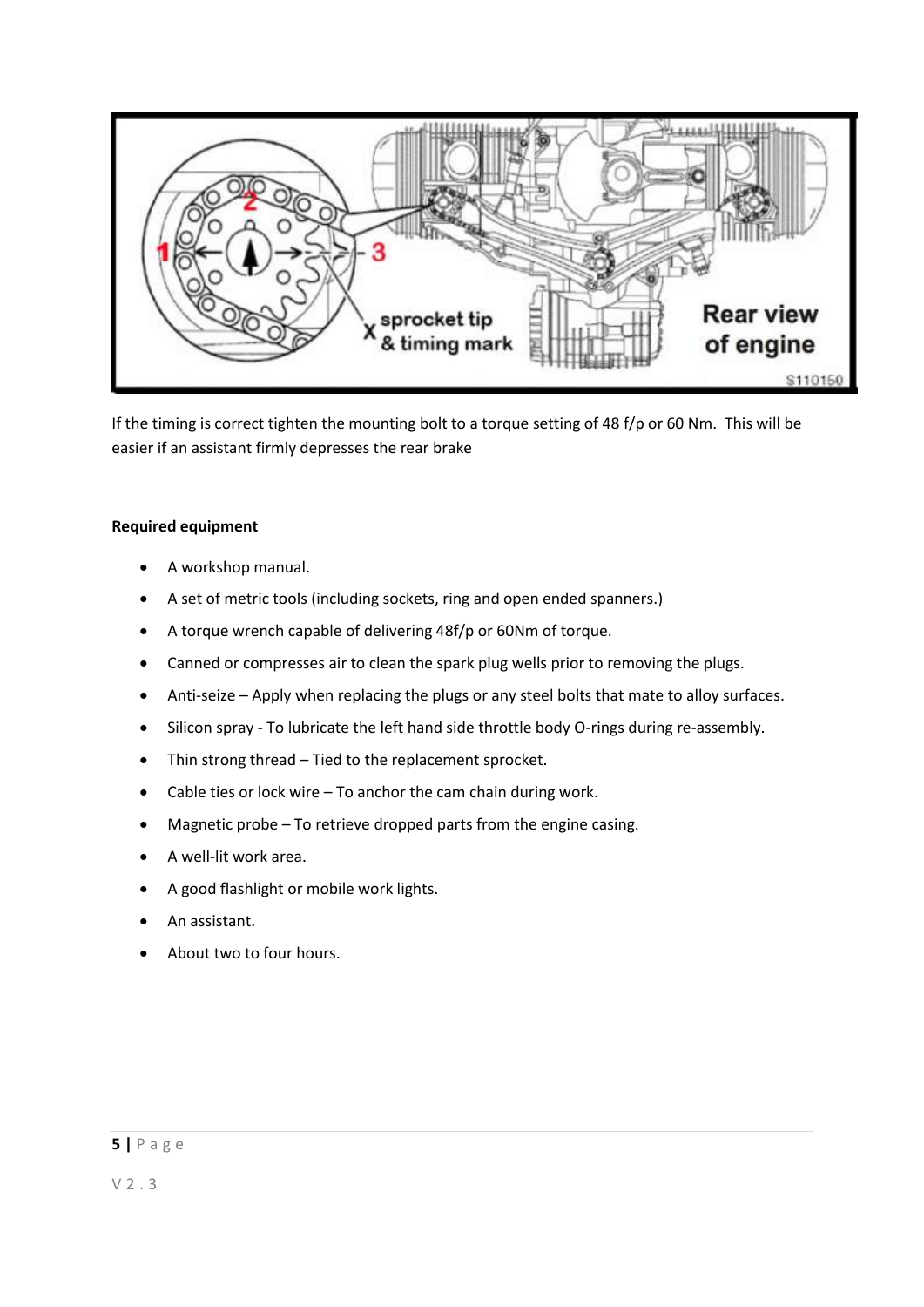## <span id="page-5-0"></span>**Installation.**

## <span id="page-5-1"></span>**Step 1 – Removing the valve and cam chain covers.**

- Place the bike on the centre stand.
- Remove the front engine cover to access the pulley bolt to rotate the engine for the install.
- Remove the valve covers and the cam sprocket covers on both sides following the standard "shop manual" directions.



#### **Note:**

In picture shown above the engine is NOT at TDC. The indicator is the position of the timing arrows they should be parallel to the ground and parallel to the motion of the pistons rather than at the 5 and 11 o'clock positions as shown.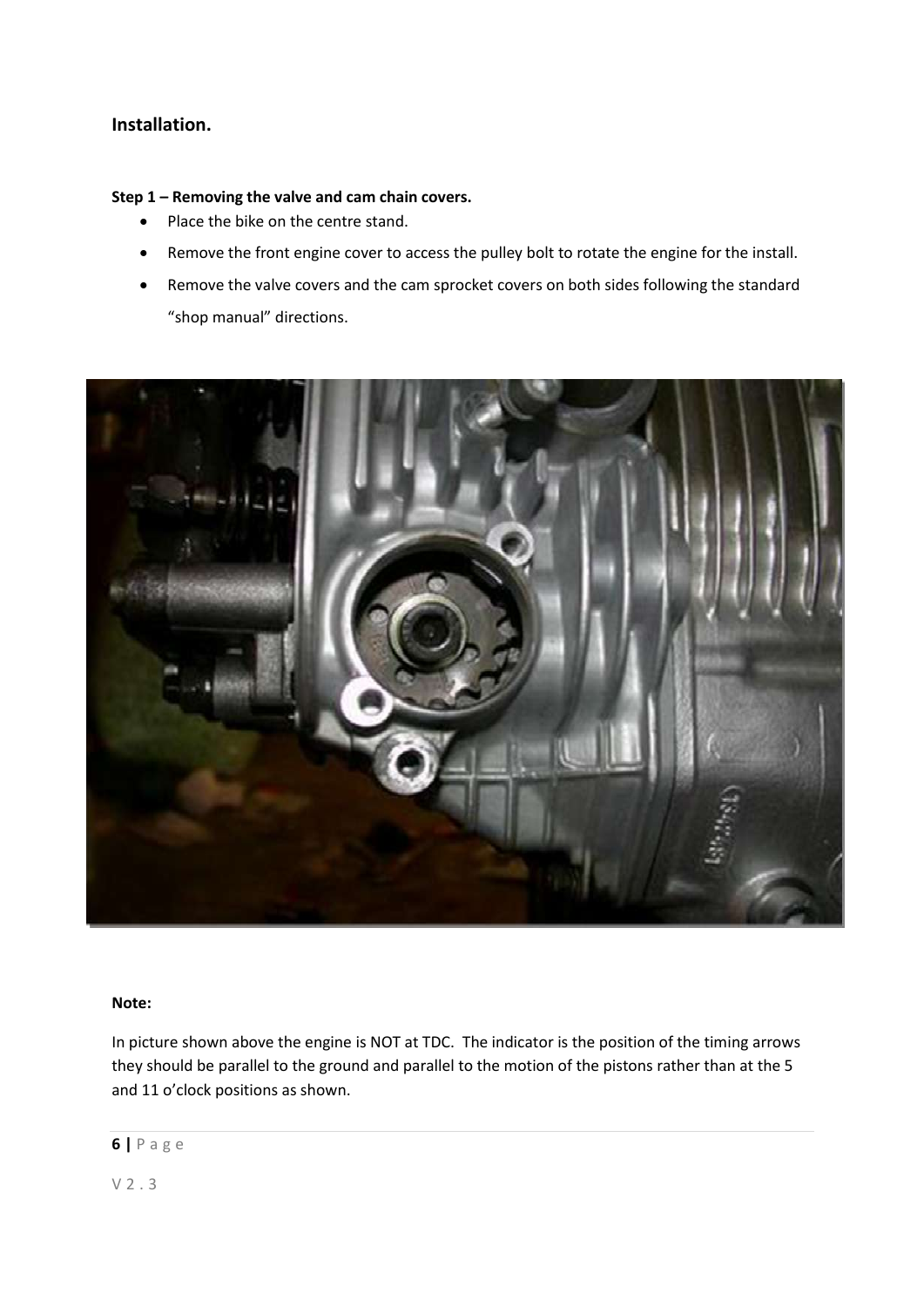## <span id="page-6-0"></span>**Step 2 - Prepare the sprocket for removal**

- $\bullet$  Select 5<sup>th</sup> or 6th gear and ensure you take up all driveline lash by turning the rear wheel with the transmission in gear.
- Place the rear wheel of the bike on the ground.
- Have your assistant apply the rear brake.
- Loosen BOTH **left and right** side sprocket bolts with an 8mm hex or torx socket USING HIGH QUALITY TOOLS. **Ensure you support the pivot point to keep the tool square to the centre of the cam and DO NOT use an extension bar for the allen/torx bit.**
- Ensure you support the pivot point to keep the tool square to the centre of the cam and DO NOT use an extension bar for the allen/torx bit.
- The sprockets are tight so don't be alarmed if they loosen with a loud cracking sound.
- Leave the fastener in place.

<span id="page-6-1"></span>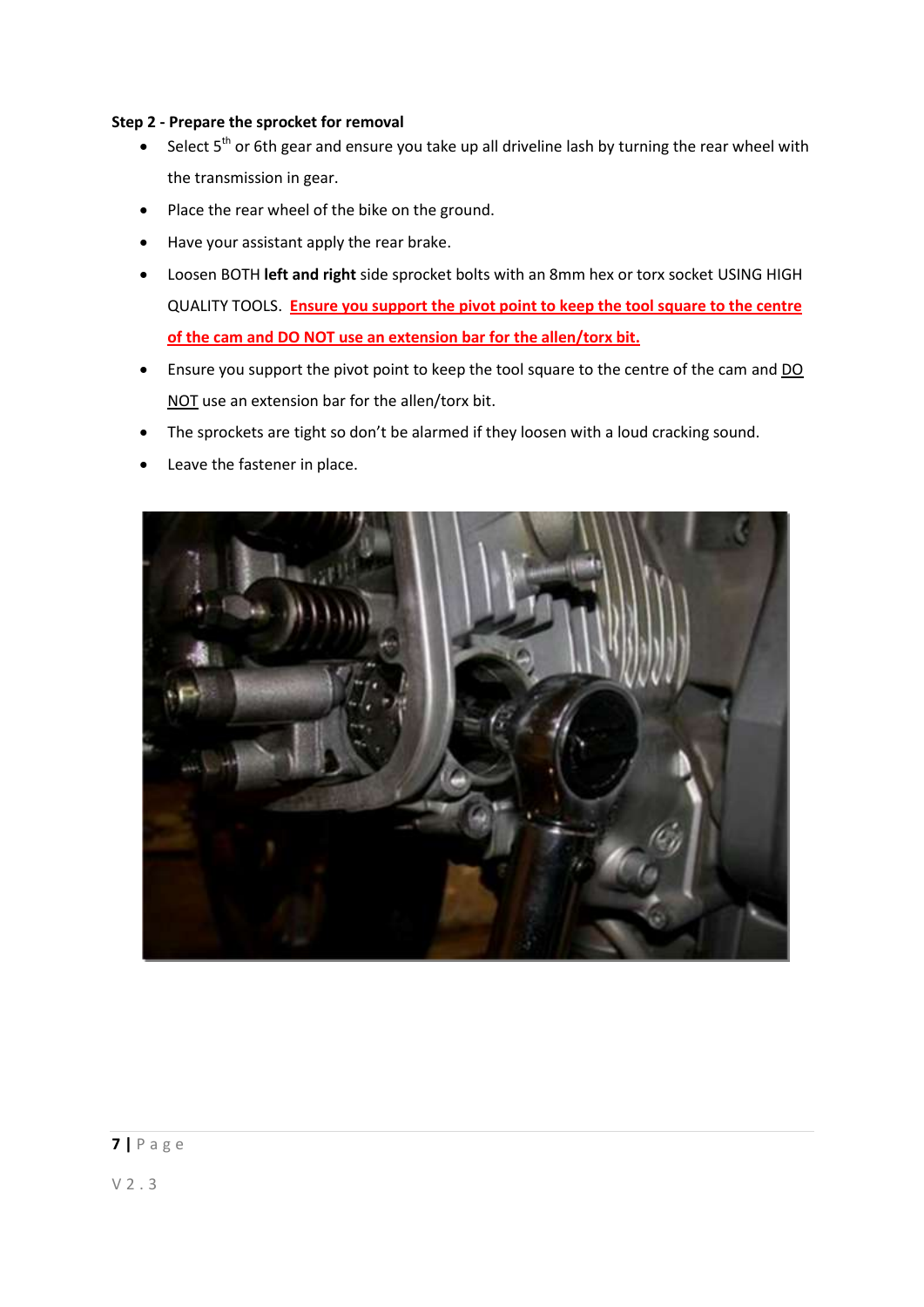## **Step 3 - Removing the Throttle body to access the cam chain tensioner.**

- On the right side of the bike the cam chain tensioner screw is below the head and simple to remove. Use a pan to capture and oil that will drain from the tensioner hole.
- On the left side, the throttle body will need to be moved out of the way to access the cam chain tensioner.
- Unscrew the air tube and slide it up into the air box.
- Unscrew the throttle body (two screws mating the throttle body to the inlet manifold) and move it clear of the work area.



*An elastic "bungie" cord or long cable tie can be used to hold it whilst you work.*

**8 |** P a g e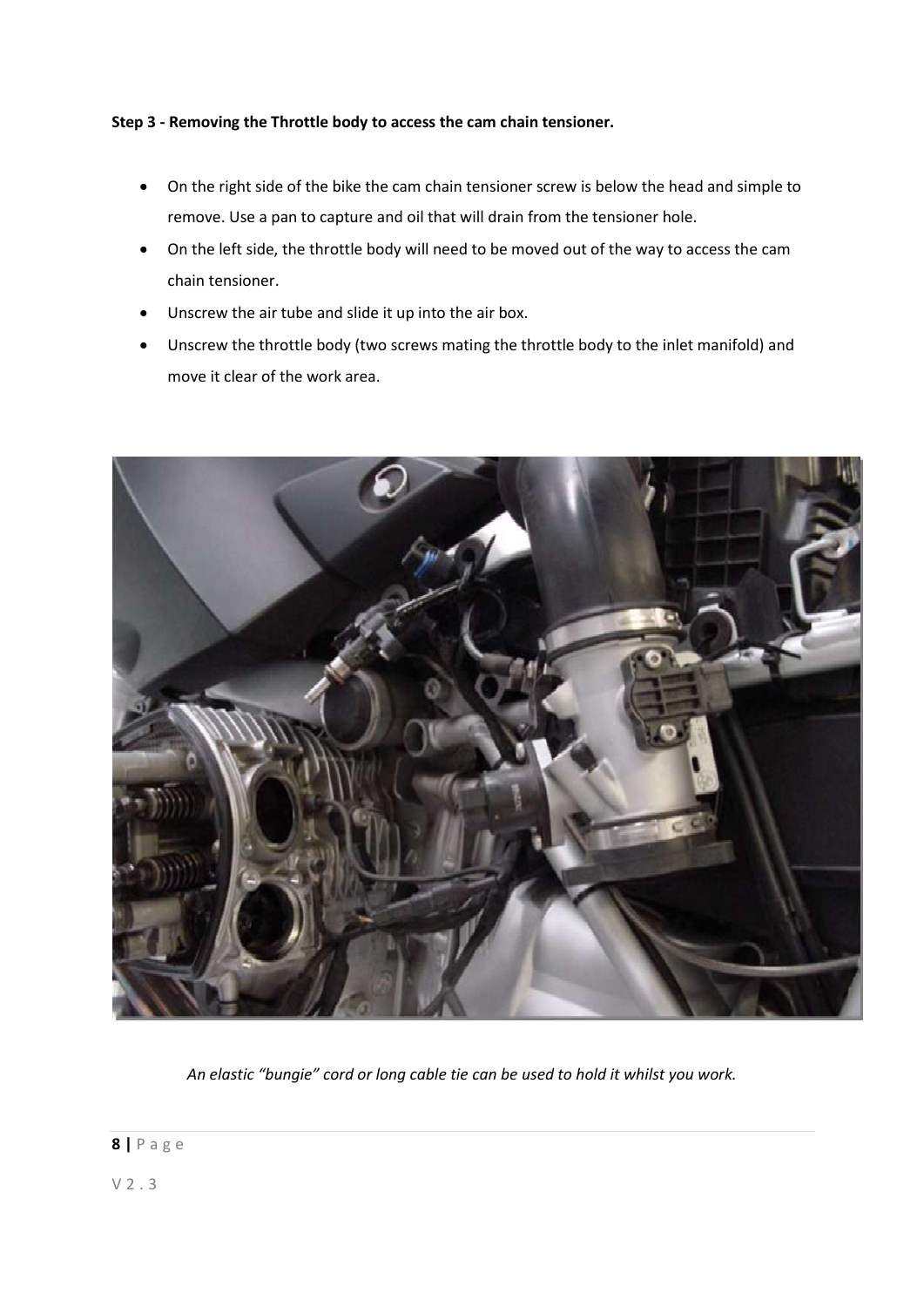## <span id="page-8-0"></span>**Left hand side installation.**

## <span id="page-8-1"></span>**Step 4 – Remove the left hand side cam chain tensioner.**

- Rotate the engine using the crank pulley bolt at the front of the engine until the left side is at TDC and the cam sprocket timing arrows are at the 3 o'clock and 9 o'clock positions. Also you will need to check that all valves rockers are loose to confirm TDC.
- The left hand side cam chain tensioner is concealed behind the throttle body and below the A-Arm at the point where the arm is bolted to the engine casing.
- Loosen the bolt and unscrew it by hand.



There is very little clearance on the left hand side tensioner.

- Lift the tensioner,
- Turn it slightly toward the rear of the bike and slide it free removing the inner tensioner.



## **9 |** P a g e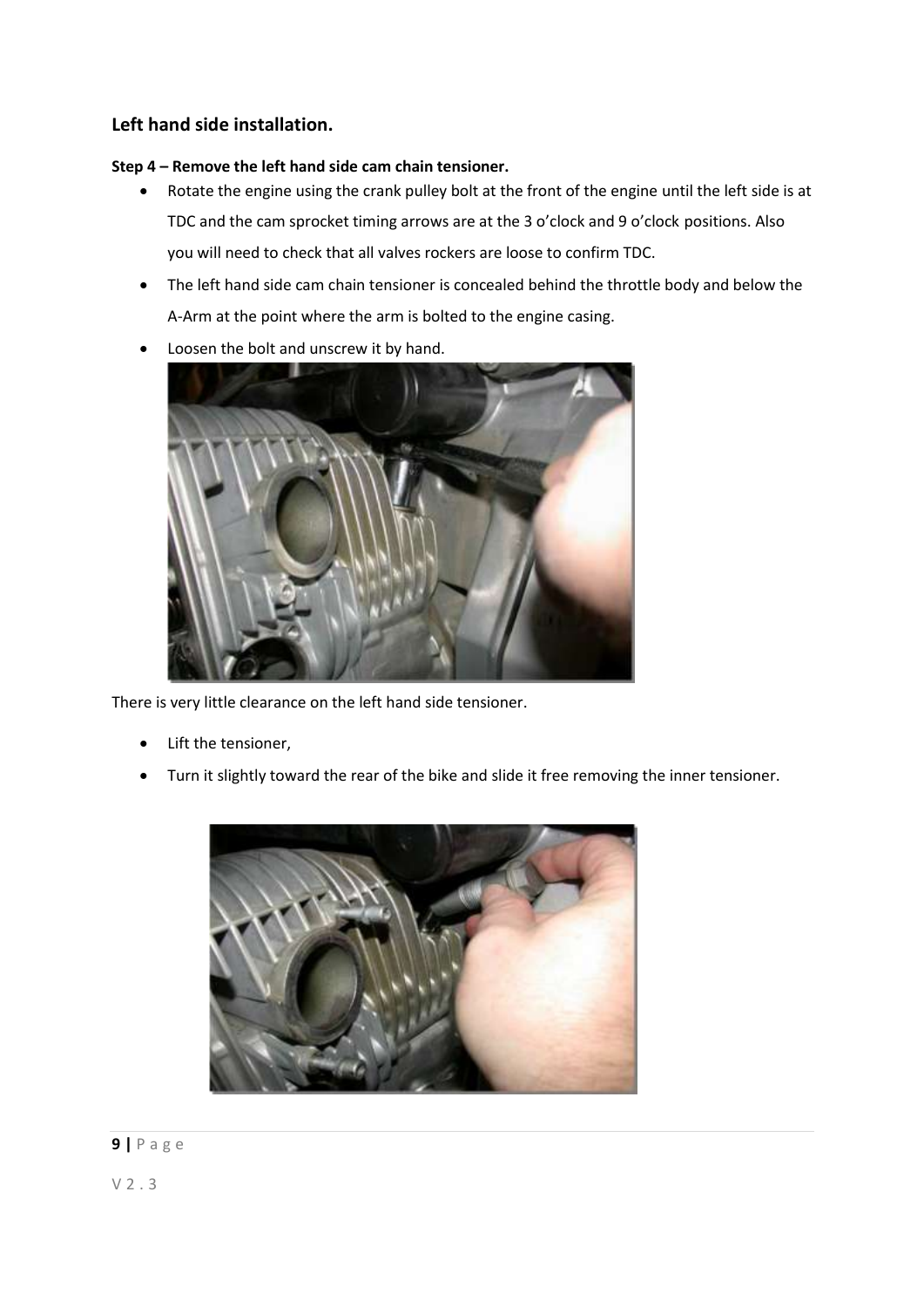## **IMPORTANT NOTE**

The OEM sprockets and the Rocket Sprockets both have timing arrows stamped on them.

The current Rocket Sprockets were made using the later R1200 sprockets and the timing arrows are the same and will install easily for the R1200 models.

The stock R850/R1100/R1150 sprockets have the timing arrows in reverse of the R1200 sprockets (see photo below). The Rocket Sprocket is on the left and the stock sprocket on the right.

The standard timing arrow on the outer (left) side points at the cam chain side plate and not the roller pin like the R1200.

The install for the left side requires that the white paint is applied to the roller pin above the arrow of the stock sprocket (see white arrow on left side of the Rocket Sprocket on left) so that the install of the Rocket Sprockets align with the white paint. The alternative is to use the black texta mark as supplied and align this with the side plate marked with the white paint.



## **10 |** P a g e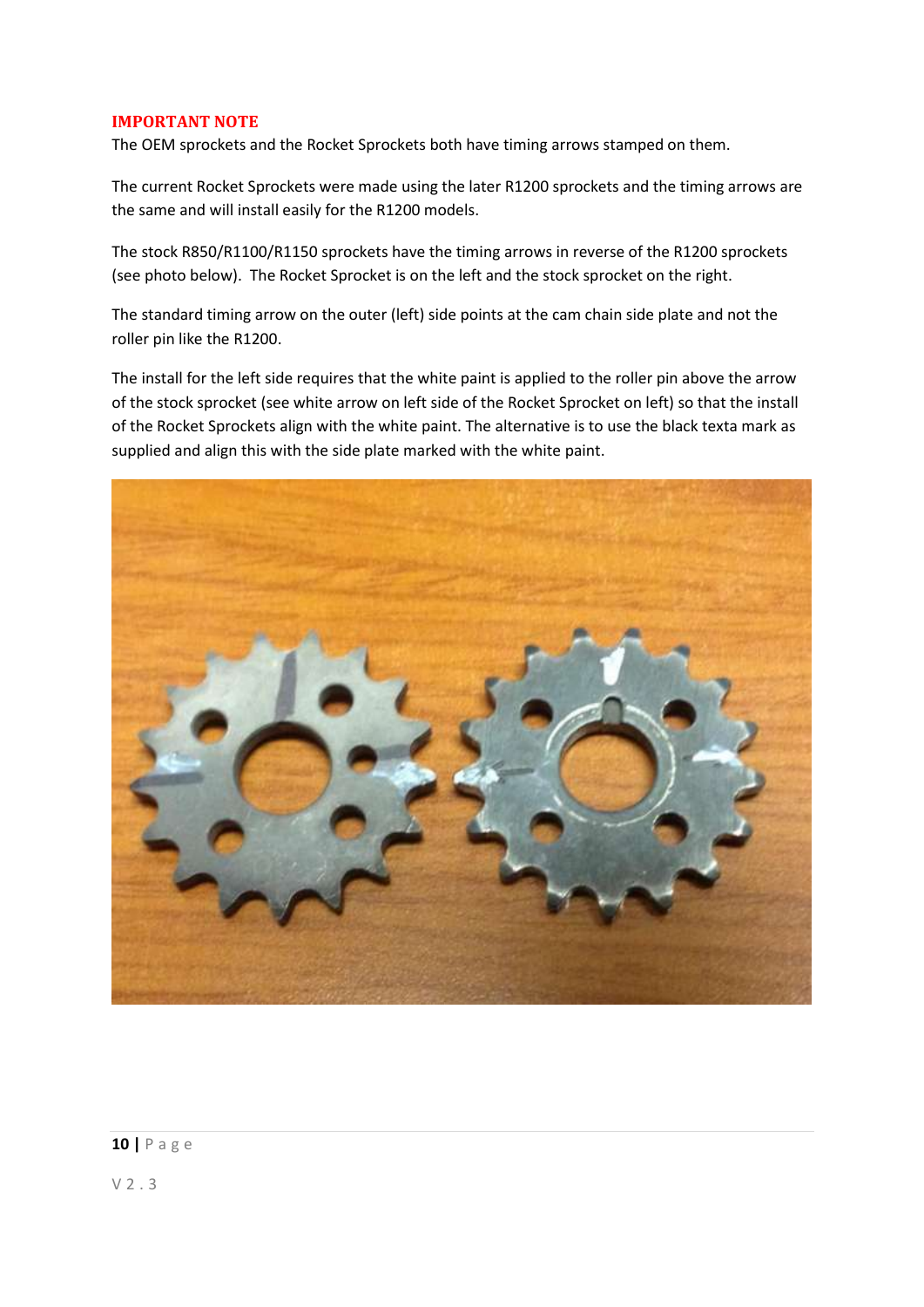## **WARNING**

It is imperative to re-install exactly the same ling of chain onto the same arrow stamped on the new sprockets. Failure to do this will result in incorrect valve timing and damage to the valve stems.

The chain must be placed on the same guiding arrow on the new sprocket as it was on the OEM sprocket.

The following two steps will make this easier.

- **1.** Clean the OEM sprocket and the section of timing chain that it is contact with the chain using a cleaning chemical that will remove any oil such as automotive paint thinner or carburettor cleaner.
- **2.** Using a white paint pen or liquid paper correction, paint the cam chain as per the next section below so that the new sprockets "arrow" should align with this paint.

Allow the painted guide marks to **dry completely.**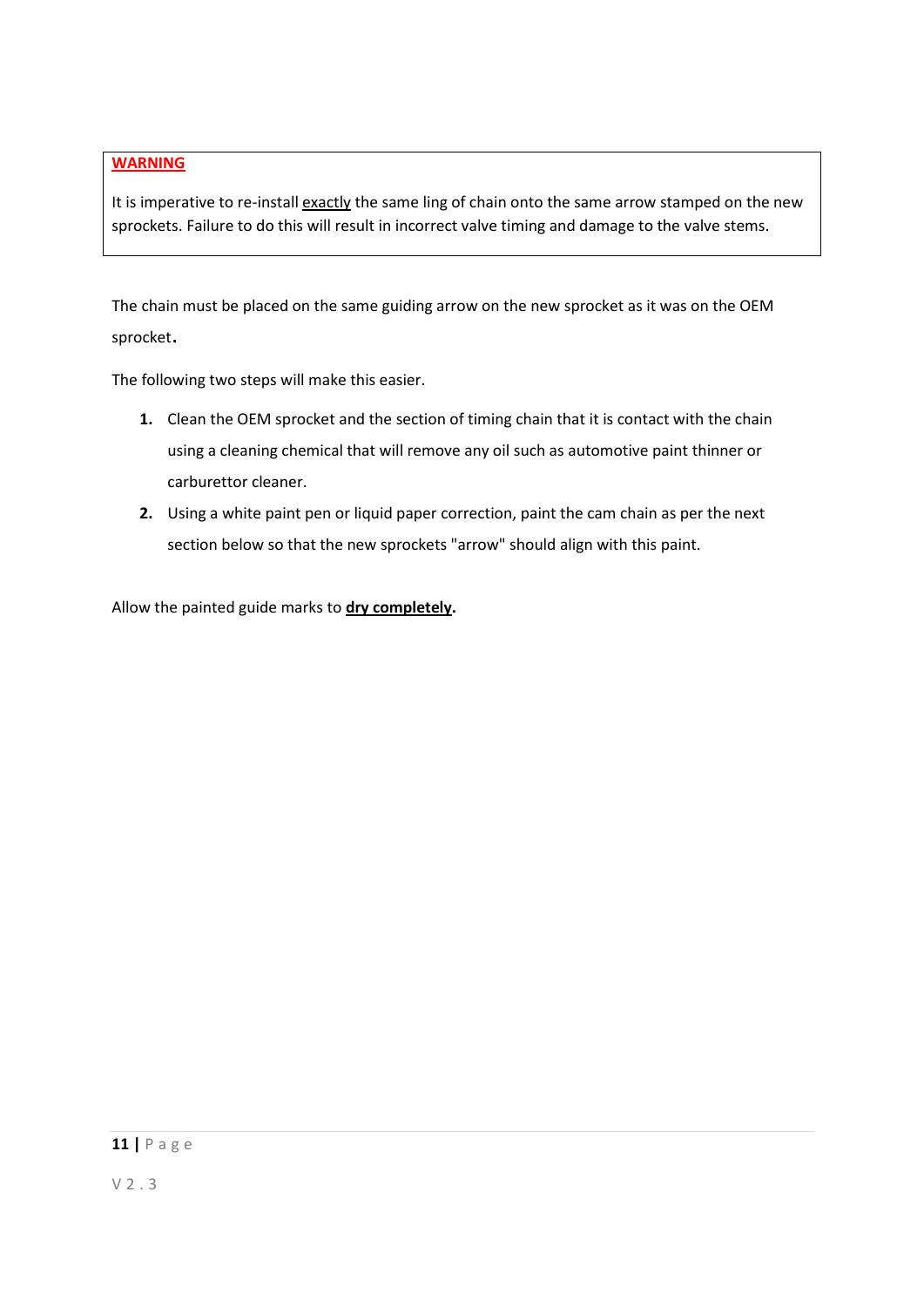#### <span id="page-11-0"></span>**Step 5 – Removing the OEM sprocket**

Secure the cam chain in the following two positions.

- 1. Position 1
	- a. Inside the cam sprocket access cover loop a length of lock wire through a link in the chain at about 1 o'clock to the cam chain but 3 or 4 links toward the crank and secure to the chain. Secure this lock wire to a bolt on the outside of the engine.
- 2. Position 2
	- a. Loop a second piece of lock wire through the cam chain via the rocker cover side at about 10 o'clock and secured to the rocker gear.

Securing the sprocket

- Loop a piece of lock wire through one of the crank side holes in the sprocket and twist so that you can make sure the sprocket will not fall into the engine casing. Unscrew the 8mm bolt and thick washer securing the sprocket to the cam. The sprocket will generally remain in position but hold it to prevent it from falling into the engine casing.
- With a screw driver inserted into the cam bolt hole:
- Remove the sprocket from the cam (the chain remains attached)
- Remove the chain from the sprocket and slide the sprocket out through the area of the valve train or the cam sprocket access hole.
- The image below shows this from the left hand side but the steps are the same for both.
- Note the lock wires securing the cam chain.



## **12 |** P a g e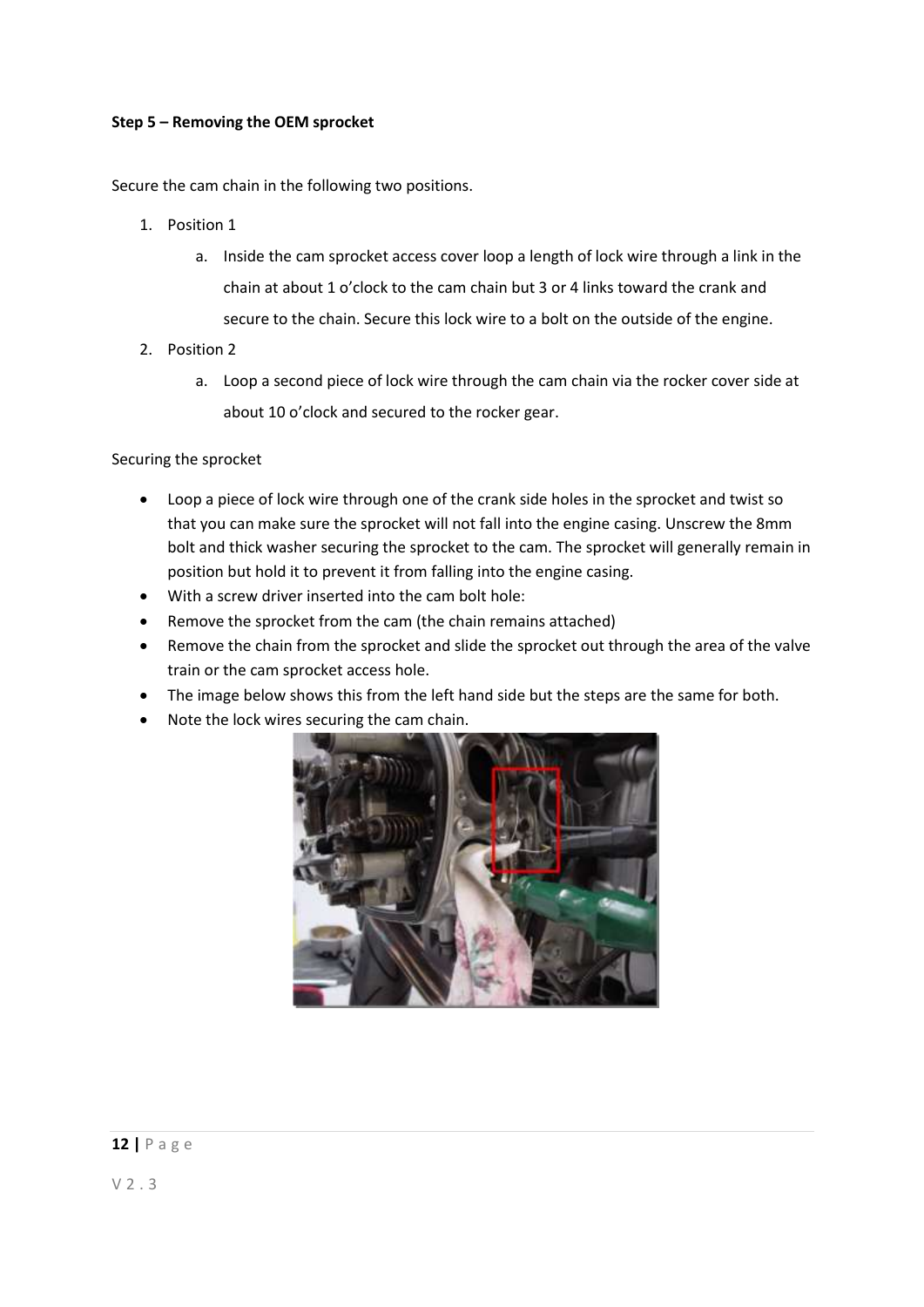## <span id="page-12-0"></span>**Step 6 – Fitting the new sprocket.**

## Note

Place at least 18" or 45cm length of heavy thread or lock wire (dental floss or similar) through one of the holes on the crank side of the sprocket. This will allow you to retrieve the sprocket if it comes loose and falls into the engine casing.

The sprockets have a pin on the rear face designed to align the sprocket with the cam. When the new sprocket is on the chain look directly behind it to visualize where the pin fits into cam.

Rocket sprockets are design to advance the timing this means the pin won't align in exactly the same position. It will be offset by approximately 1.5mm compared to the OEM sprocket.

- Install the sprocket via the rocker cover, insert the Phillips screwdriver into the cammounting hole and re-thread the cam chain onto the sprocket aligning the timing arrow with the paint on the cam chain prior to securing the sprocket to the cam.
- Insert the Phillips screwdriver into the cam mounting bolt hole and mount the sprocket onto the cam loosely so that the sprocket locating pin can be aligned with the locating slot in cam.

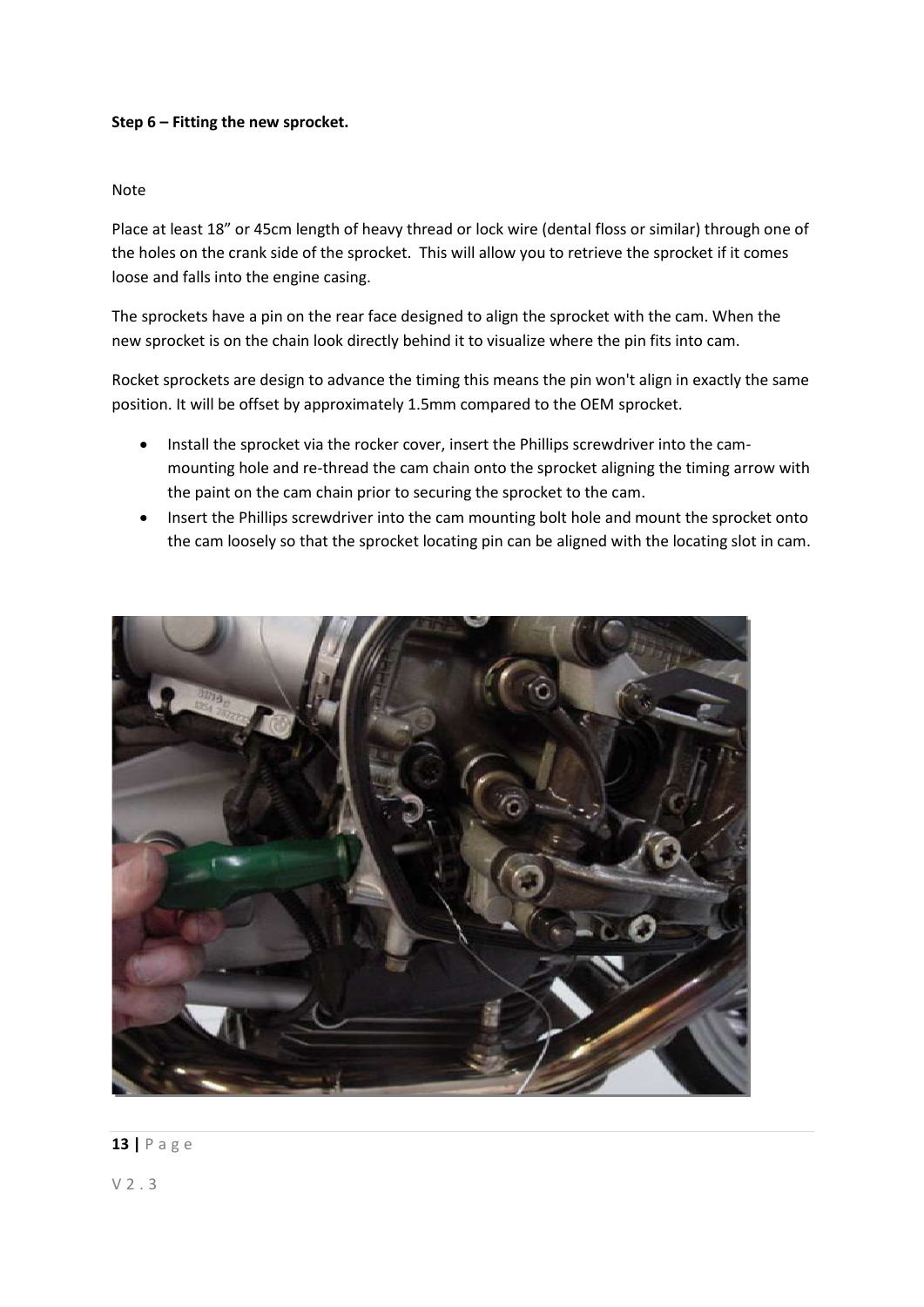To orient the sprocket pin with the pin recess of the cam you will need to:

- Move the orientation of the cam to the sprocket to allow the pin to seat onto the cam by moving the cam itself.
- Using a small flat blade screwdriver, install it into the slot in the cam and rotate the cam in the direction of the pin so that the slot and the pin line up. When they are aligned, gently tap the sprocket onto the cam ensuring that the pin engages into the slot.
- Seat the sprocket on the cam shaft with the locating pin positioned in the cam slot before reinstalling the bolt. This can be done by lightly tapping the sprocket with a hammer and socket. The cam flange will be close to the internal edge of the chamfer in the sprocket cam mounting hole (see photo below).
- Finger tighten the bolt then torque to 10 ft lbs so that the sprocket seats against the cam.
- Remove all of the lock wire from the cam chain and sprocket.
- Tighten the bolt with the allen/torx with a light torque to ensure it is secured.



**14 |** P a g e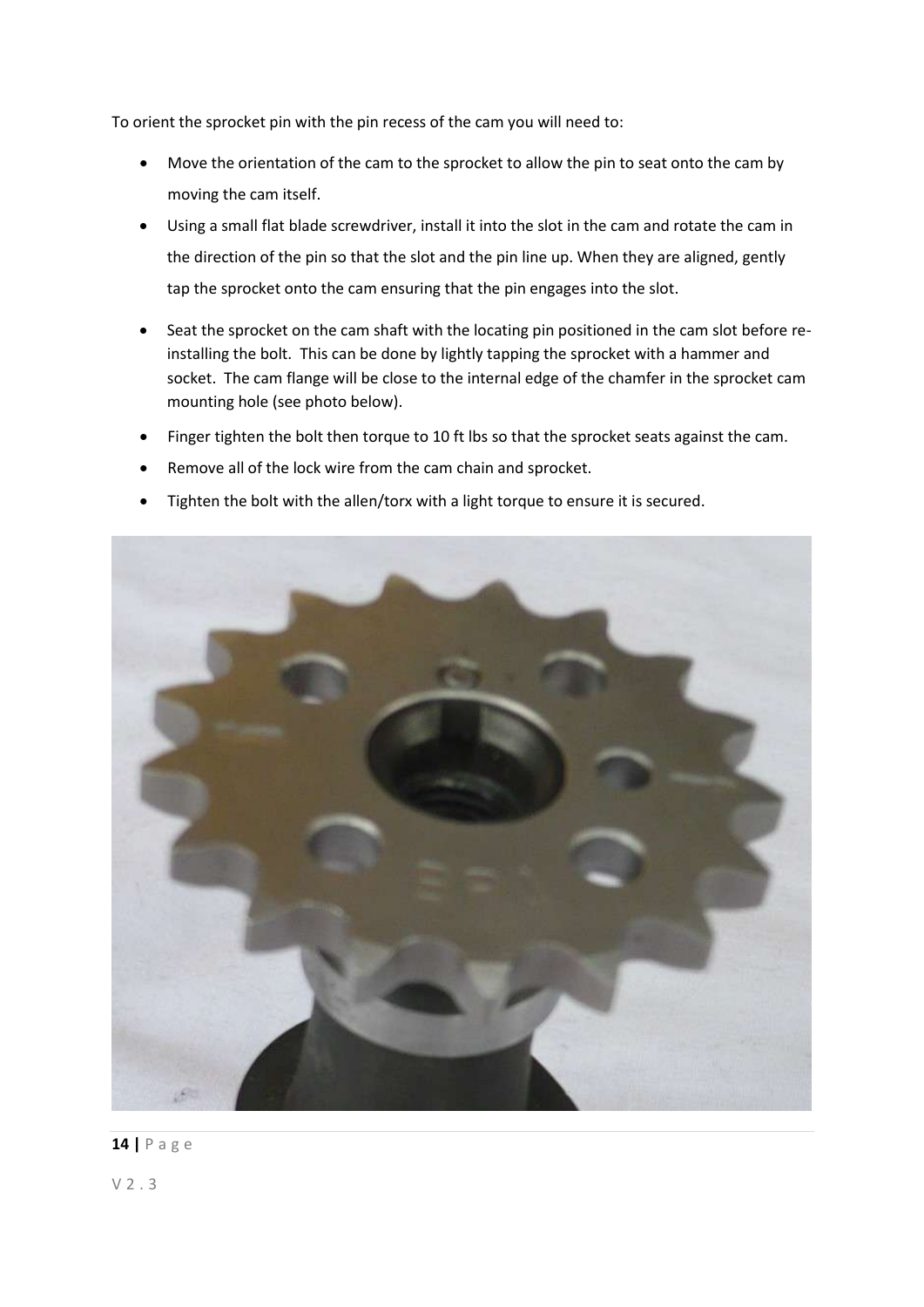#### <span id="page-14-0"></span>**Step 7 – Replace the cam chain tensioner and check cam timing.**

- Replace the cam chain tensioner and tighten securely.
- Rotate the engine slowly using the crank pulley bolt at the front of the engine and ensure there is no interference of piston to valves and **IF THERE IS ANY RESISTANCE, STOP**. If no resistance, continue to rotate the wheel with someone watching to establish when the piston has reached TDC. Alternatively, use a long Phillips screwdriver in the spark plug hole and check for TDC when the piston is stops movement.
- When the piston is at TDC the arrow marks on the sprocket must be parallel to the ground i.e aligned like the cylinders on the bike at 3 o'clock and 9 o'clock positions.
- There may be a need depending on the model (R1200) to remove the bolt and the paddle wheel (left side) and the cam position sensor (right) to check that the cam timing is correct.
- If the cam timing is correct reinstall the paddle wheel (R1200 left) or cam position sensor (R1200 right) and tighten the mounting bolt to the required torque setting of 48 ft/lbs or 60nm.) cam timing is correct and tighten the mounting bolt to the required torque setting of 48 ft/lbs or 60nm.).
- Support the pivot point to keep the tool square to the centre of the cam and DO NOT use an extension bar for the allen/torx bit.

## DO NOT REPLACE THE TIMING CHAIN OR VALVE COVERS YET.

Take a short break now! Have a drink and a light snack. It will be tempting to have a beer, avoid the temptation, and hold off until after the job is finished and you have road tested the bike.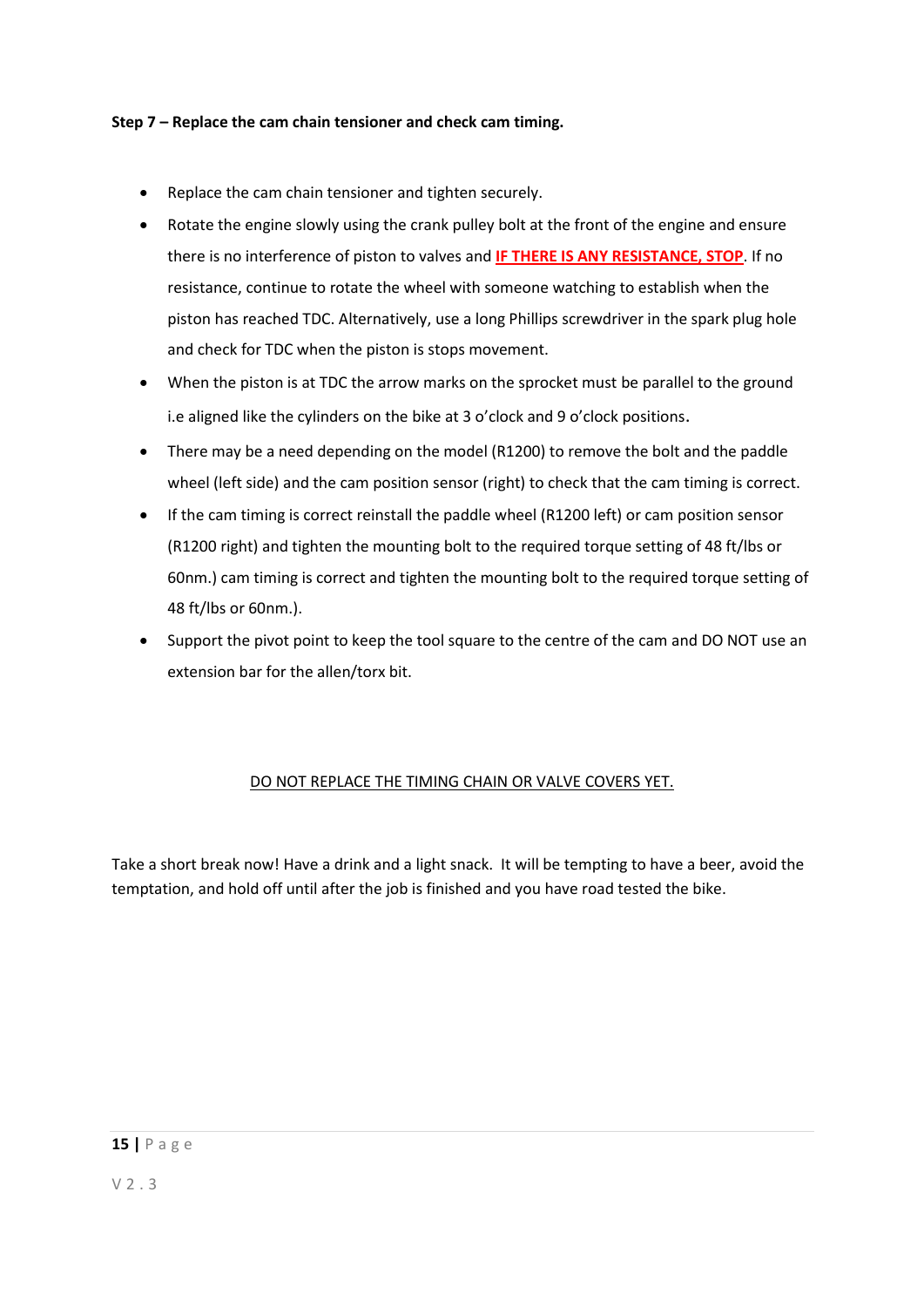## <span id="page-15-0"></span>**Right hand side installation**

The right hand side installation replicates the procedure for the left with the single difference being that the cam chain tensioner is in a different position

## <span id="page-15-1"></span>**Step 8 – Remove the right hand side cam chain tensioner.**

Unlike the left hand side the right side cam tensioner is accessed and comes out below the head.

Depending upon the model of your bike it may be obstructed by the exhaust header. If this is case loosen it as far as possible.

On the right hand side it does not need to be completely removed to complete the installation.



**When the tensioner has been removed or loosened follow the procedure outlined for the left hand side installation to complete the job.**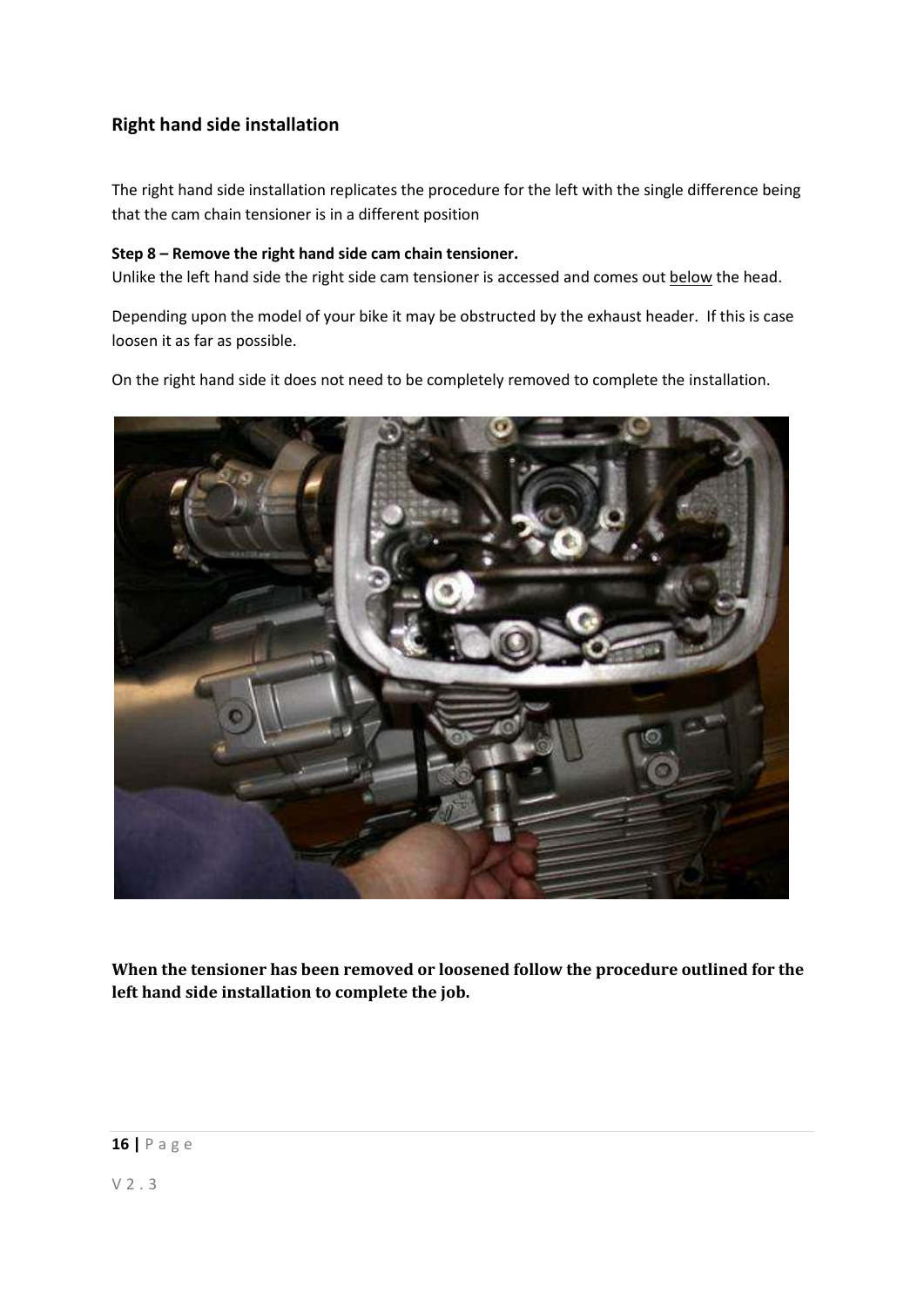## **IMPORTANT NOTE**

The OEM sprockets and the Rocket Sprockets both have timing arrows stamped on them.

The current Rocket Sprockets were made using the later R1200 sprockets and the timing arrows are the same and will install easily for the R1200 models.

The stock R850/R1100/R1150 sprockets have the timing arrows in reverse of the R1200 sprockets (see photo below). The Rocket Sprocket is on the left and the stock sprocket on the right.

The standard timing arrow on the outer (right) side points at the cam chain side plate and not the roller pin like the R1200.

The install for the right side requires that the white paint is applied to the roller pin below the arrow of the stock sprocket (see white arrow on right side of the Rocket Sprocket on the right) so that the install of the Rocket Sprockets align with the white paint. The alternative is to use the black texta mark as supplied and align this with the side plate marked with the white paint.



## **17 |** P a g e